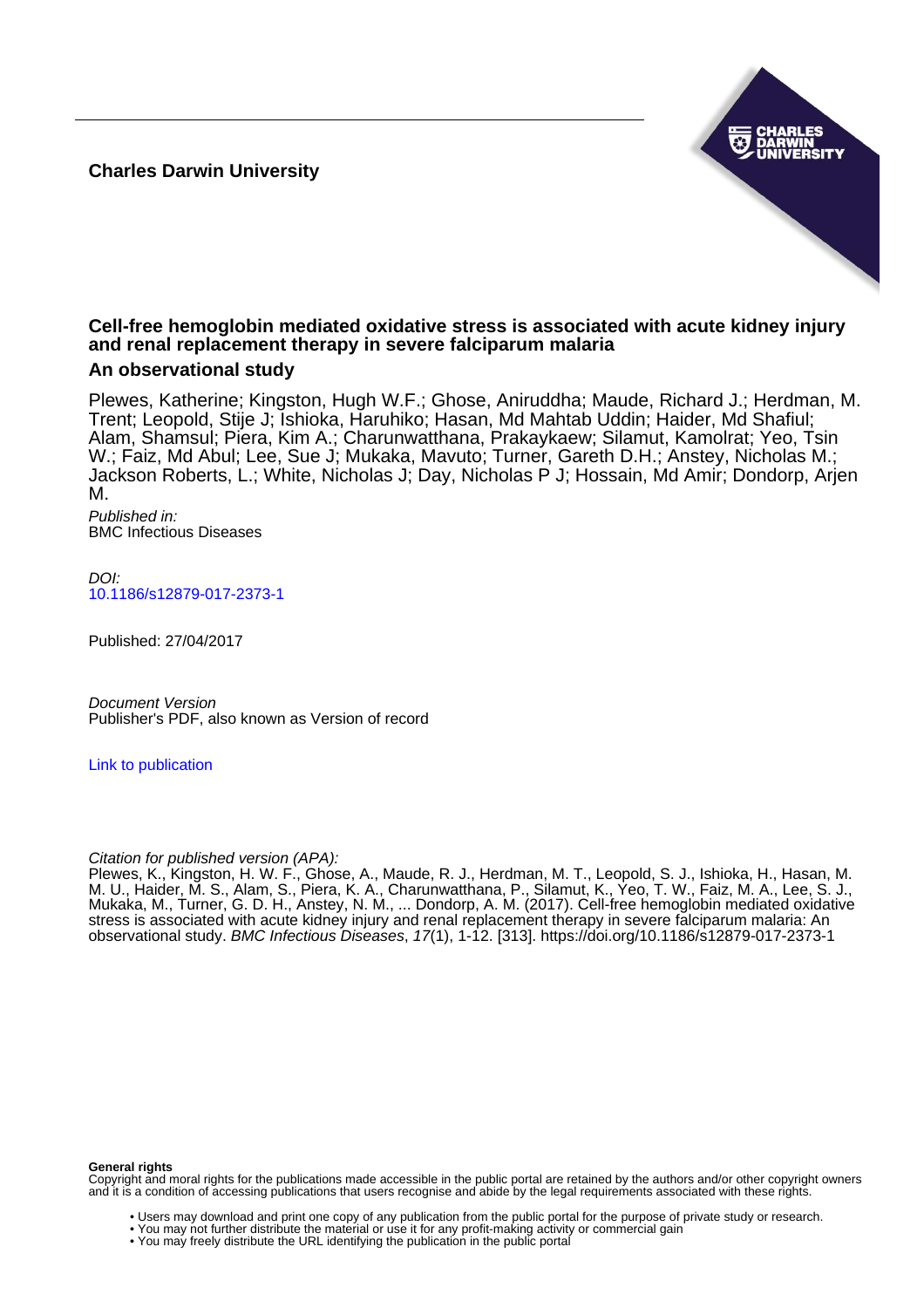# **RESEARCH ARTICLE Example 2014 12:30 The Company Access** (RESEARCH ARTICLE



# Cell-free hemoglobin mediated oxidative stress is associated with acute kidney injury and renal replacement therapy in severe falciparum malaria: an observational study

Katherine Plewes<sup>1,2,3</sup>, Hugh W.F. Kingston<sup>1,2,4</sup>, Aniruddha Ghose<sup>5</sup>, Richard J. Maude<sup>1,2</sup>, M. Trent Herdman<sup>1</sup> , Stije J. Leopold<sup>1,2</sup>, Haruhiko Ishioka<sup>1</sup>, Md. Mahtab Uddin Hasan<sup>5</sup>, Md. Shafiul Haider<sup>6</sup>, Shamsul Alam<sup>7</sup>, Kim A. Piera<sup>4</sup> , Prakaykaew Charunwatthana<sup>1</sup>, Kamolrat Silamut<sup>1</sup>, Tsin W. Yeo<sup>4,8</sup>, Md. Abul Faiz<sup>9</sup>, Sue J Lee<sup>1,2</sup>, Mavuto Mukaka<sup>1,2</sup>, Gareth D.H. Turner<sup>1,2</sup>, Nicholas M. Anstey<sup>4</sup>, L. Jackson Roberts II<sup>10</sup>, Nicholas J. White<sup>1,2</sup>, Nicholas P.J. Day<sup>1,2</sup>, Md. Amir Hossain<sup>5</sup> and Arien M. Dondorp<sup>1,2\*</sup>

# Abstract

**Background:** Intravascular hemolysis is an intrinsic feature of severe malaria pathophysiology but the pathogenic role of cell-free hemoglobin-mediated oxidative stress in severe malaria associated acute kidney injury (AKI) is unknown.

Methods: As part of a prospective observational study, enrolment plasma cell-free hemoglobin (CFH), lipid peroxidation markers (F<sub>2</sub>-isoprostanes (F<sub>2</sub>-IsoPs) and isofurans (IsoFs)), red cell deformability, and serum creatinine were quantified in Bangladeshi patients with severe falciparum malaria ( $n = 107$ ), uncomplicated malaria ( $n = 80$ ) and sepsis ( $n = 28$ ). The relationships between these indices and kidney function and clinical outcomes were examined.

Results: AKI was diagnosed at enrolment in 58% (62/107) of consecutive patients with severe malaria, defined by an increase in creatinine ≥1.5 times expected baseline. Severe malaria patients with AKI had significantly higher plasma cell-free hemoglobin (geometric mean CFH: 8.8 μM; 95% Cl, 6.2–12.3 μM), F<sub>2</sub>-isoprostane (56.7 pg/ml; 95% Cl, 45.3–71.0 pg/ml) and isofuran (109.2 pg/ml; 95% CI, 85.1–140.1 pg/ml) concentrations on enrolment compared to those without AKI (CFH: 5.1 μM; 95% CI, 4.0–6.6 μM; P = 0.018; F<sub>2</sub>-IsoPs: 27.8 pg/ml; 95% CI, 23.7–32.7 pg/ml; P < 0.001; IsoFs: 41.7 pg/ml; 95% CI, 30.2–57.6 pg/ml; P < 0.001). Cell-free hemoglobin correlated with markers of hemolysis, parasite burden (P. falciparum histidine rich protein 2 (PfHRP2)), and F<sub>2</sub>-IsoPs. Plasma F<sub>2</sub>-IsoPs and IsoFs inversely correlated with pH, positively correlated with creatinine, PfHRP2 and fractional excretion of sodium, and were higher in patients later requiring hemodialysis. Plasma F<sub>2</sub>-IsoP concentrations also inversely correlated with red cell deformability and were higher in fatal cases. Mixed effects modeling including an interaction term for CFH and time showed that  $F<sub>2</sub>$ -IsoPs, IsoFs, PfHRP2, CFH, and red cell rigidity were independently associated with increasing creatinine over 72 h. Multivariable logistic regression showed that admission F<sub>2</sub>-IsoPs, IsoFs and red cell deformability were associated with the need for subsequent hemodialysis.

(Continued on next page)

\* Correspondence: [arjen@tropmederes.ac](mailto:arjen@tropmederes.ac) <sup>1</sup>

<sup>1</sup>Mahidol Oxford Tropical Medicine Research Unit, Faculty of Tropical

Medicine, Mahidol University, Bangkok, Thailand

<sup>2</sup> Centre for Tropical Medicine and Global Health, Nuffield Department of Medicine, University of Oxford, Oxford, UK

Full list of author information is available at the end of the article



© The Author(s). 2017 **Open Access** This article is distributed under the terms of the Creative Commons Attribution 4.0 International License [\(http://creativecommons.org/licenses/by/4.0/](http://creativecommons.org/licenses/by/4.0/)), which permits unrestricted use, distribution, and reproduction in any medium, provided you give appropriate credit to the original author(s) and the source, provide a link to the Creative Commons license, and indicate if changes were made. The Creative Commons Public Domain Dedication waiver [\(http://creativecommons.org/publicdomain/zero/1.0/](http://creativecommons.org/publicdomain/zero/1.0/)) applies to the data made available in this article, unless otherwise stated.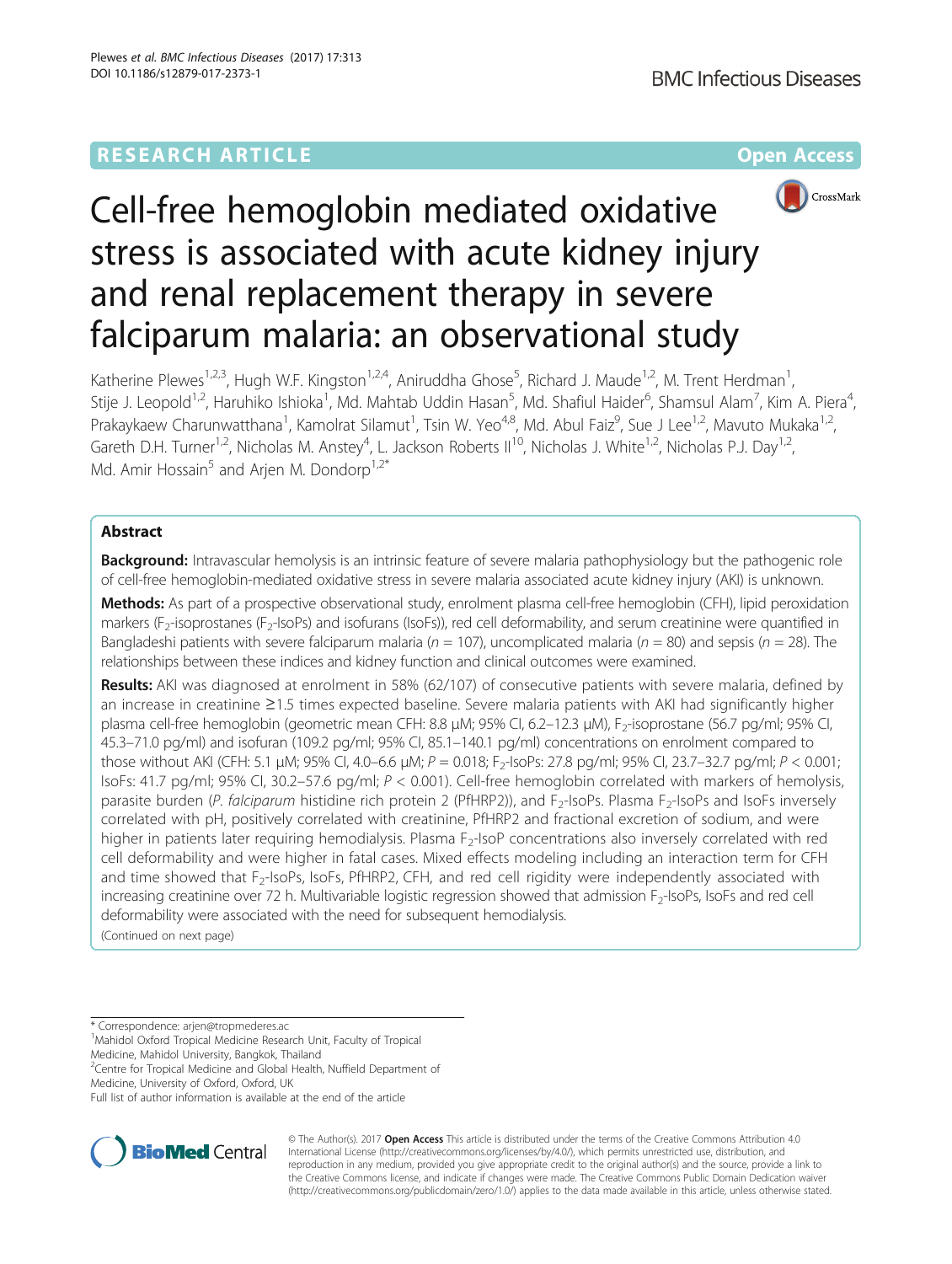## (Continued from previous page)

**Conclusions:** Cell-free hemoglobin and lipid peroxidation are associated with acute kidney injury and disease severity in falciparum malaria, suggesting a pathophysiological role in renal tubular injury. Evaluation of adjunctive therapies targeting cell-free hemoglobin-mediated oxidative stress is warranted.

Keywords: Acute kidney injury, Pathophysiology, Falciparum malaria, Cell-free hemoglobin, Oxidative stress

# Background

Severe falciparum malaria is characterized by intravascular hemolysis, where cell-free hemoglobin (CFH) increases with disease severity [\[1\]](#page-11-0). Sources of CFH include rupture of parasitized red blood cells (RBC) at schizogony, and destruction of uninfected erythrocytes, most prominently in patients with blackwater fever (hemoglobinuria) [[2](#page-11-0)]. In 400 BC, Hippocrates first associated blackwater fever with anuria and mortality; findings that consistently resurfaced after Firth's report in 1886 [\[3](#page-11-0), [4](#page-11-0)]. More recently, this condition of fulminant hemolysis has been associated with kidney dysfunction in up to 64% of patients [[5](#page-11-0)], but the underlying mechanisms have not been fully characterized.

When the degree of intravascular hemolysis exceeds the scavenging capacity of plasma haptoglobin for hemoglobin, CFH dimers are filtered by the glomeruli and reabsorbed by the proximal tubule. Once the reabsorptive capacity is exceeded, hemoglobin appears in the urine [\[6](#page-11-0)]. CFH is independently associated with AKI in patients post-cardiopulmonary bypass, and with mortality in bacterial sepsis [\[7](#page-11-0)–[9](#page-11-0)]. Hemoproteins, hemoglobin and myoglobin, are pathogenic as prooxidants when released heme is not scavenged by hemopexin. Heme redox cycling between ferric and ferryl states then generates globin radicals inducing lipid peroxidation [[10\]](#page-11-0). In vivo studies on oxidative injury have been hampered by the paucity of stable and specific markers of oxidative stress.

CFH-mediated non-enzymatic lipid peroxidation of arachidonic acid generates isomers of prostaglandins,  $F_2$ -isoprostanes ( $F_2$ -IsoPs) and isofurans (IsoFs) [[11](#page-11-0), [12](#page-11-0)].  $F_2$ -IsoPs are generated at low oxygen tension whereas IsoFs are generated at higher oxygen tension and together are considered robust in vivo measures of oxidative stress [[11](#page-11-0), [12](#page-11-0)]. In the current study, the hypothesis was that CFH-mediated oxidative stress could cause renal damage either through a direct effect on renal tubules, through a reduction in red cell deformability (RCD), or through the vasoconstrictive properties of  $F_2$ -IsoPs.

Arachidonic acids, such as red cell membrane phospholipids, are particularly vulnerable to free radicalmediated lipid peroxidation. Oxidative stress-induced reduction of RCD has been proposed to play a role in renal insufficiency [[13\]](#page-11-0). In malaria, the high arachidonic acid content of infected RBC membranes reduces with intracellular parasite maturation, suggesting membrane peroxidation occurs during parasite development [\[14](#page-11-0)].  $F_2$ -IsoPs are considered not just bystanders of oxidative injury but are bioactive renal vasoconstrictors [\[12](#page-11-0)]. Both  $F_2$ -IsoPs and IsoFs have been associated with AKI in patients with rhabdomyolysis and hemolysis postcardiopulmonary bypass [[15](#page-11-0)–[17](#page-11-0)]. Other plasma and urinary markers of oxidative stress have been shown to be significantly elevated in severe malaria compared to uncomplicated malaria [\[18](#page-11-0)–[21](#page-12-0)].

The role of plasma CFH-mediated lipid peroxidation in the pathophysiology of severe malaria and AKI has not been described. Gaining a better understanding of the pathophysiology in malaria will help towards the development of targeted therapies. This study aimed to examine the generation of CFH-mediated lipid peroxidation and its role in AKI and malaria severity by analyzing the associations between CFH,  $F_2$ -IsoPs, IsoFs, red cell deformability, and creatinine in patients with falciparum malaria.

## **Methods**

# Study aim, design and setting

The aim of this study was to assess CFH-mediated lipid peroxidation and its role in AKI and disease severity in falciparum malaria. This prospective observational study was conducted at Chittagong Medical College Hospital, Bangladesh from 2011 to 2014. This tertiary hospital receives referrals from malaria hypoendemic areas, and has basic facilities for intensive care and hemodialysis.

#### Patient characteristics

Patients admitted with slide confirmed severe or uncomplicated P. falciparum malaria were recruited upon diagnosis. Positive microscopy of peripheral blood required the presence of asexual stages of P. falciparum. Uncomplicated malaria was defined as asexual P. falciparum slide positivity without severity criteria. Criteria for severe malaria were: coma (Glasgow Coma Score < 11), shock (systolic blood pressure (SBP) < 80 mmHg with cool extremities), anemia, (hematocrit <20% plus parasitemia >100,000/μl), jaundice (total bilirubin >51.3 μmol/L plus parasitemia >100,000/μl), hyperparasitemia (asexual parasitemia >10%), acidosis (bicarbonate <15 mmol/L), hyperlactatemia (lactate >4 mmol/L), hypoglycemia (glucose  $\langle 2.22 \text{ mmol/L} \rangle$ , convulsions ( $\geq 2$  in 24 h), pulmonary edema, and/or AKI (serum creatinine >3 mg/dl). Patients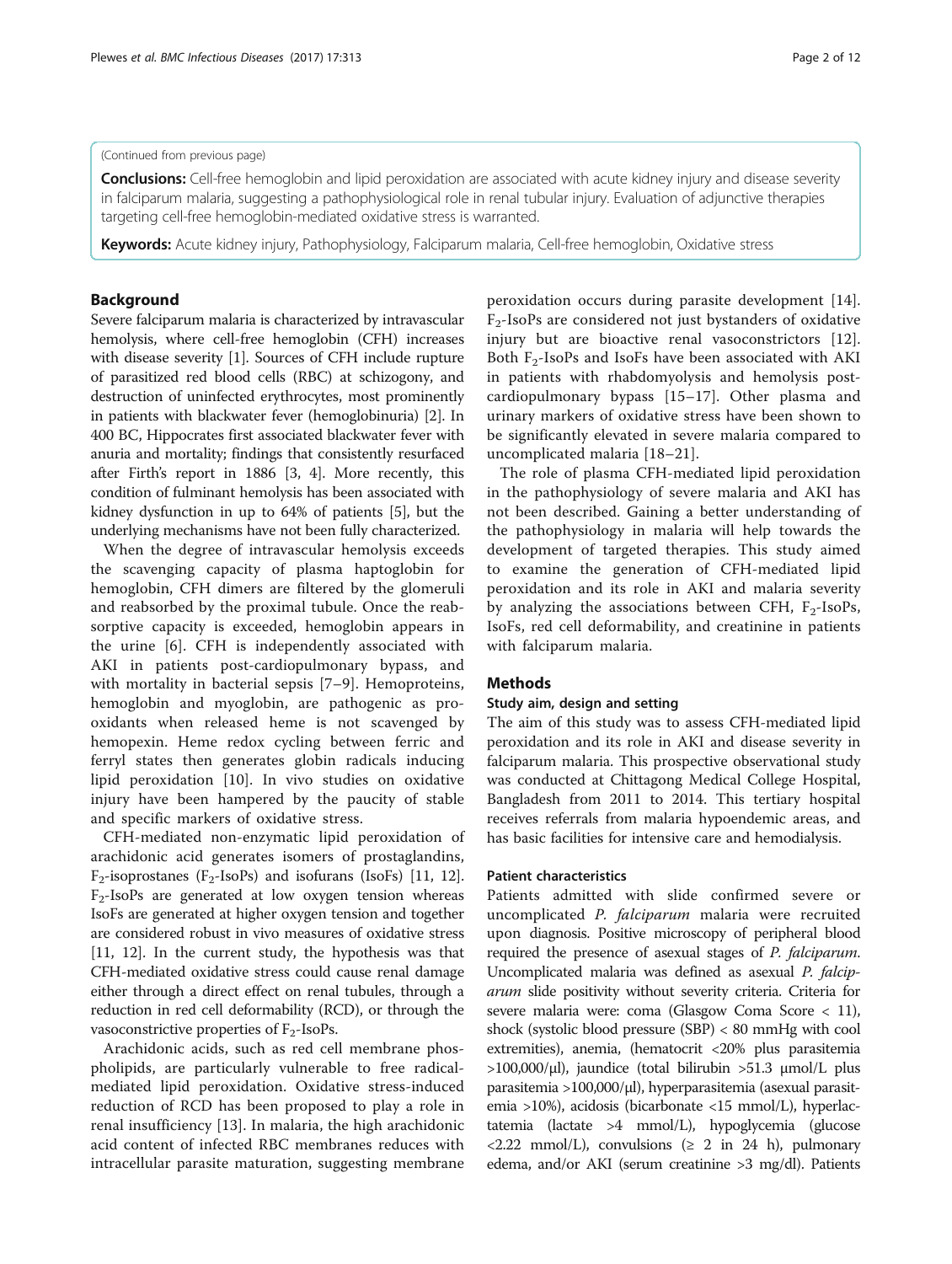were treated with parenteral artesunate (Guilin No.2 Pharmaceuticals, Guangxi, China) followed by artemether/lumefantrine (Novartis, Basel, Switzerland) and managed according to WHO treatment guidelines [[22\]](#page-12-0). Hemodialysis was initiated according to local nephrologists. Indications for dialysis in this setting include: (1) anuria for more than 24 h, (2) severe electrolyte and acid-base disturbance, (3) serum creatinine  $>3$  mg/dl with urine output <0.5 ml/kg/h for 12 h, or (4) gradual rise in creatinine despite normal urine output. A control group of sepsis patients hospitalized with suspected bacterial infection and at least 2/4 systemic inflammatory response criteria ( $n = 28$ ) was also recruited [[23](#page-12-0)]. Data from non-pregnant patients aged ≥10 years is presented. Patients were followed until discharge or death; those with AKI were followed in hospital until renal recovery, if possible, as gauged by local nephrologists. Follow up after hospital discharge was challenging due to the distances patients travel to the teriary care center.

#### Study procedures

After enrolment, a medical history and physical examination were performed. Patients were seen 6-hourly until discharge or death. Enrolment venous blood samples were analyzed for electrolytes, glucose, pH and bicarbonate using a bedside analyzer (iSTAT, Abbott). Parasitemia was assessed 6-hourly from thick and thin smears until parasite clearance. Blood and urine for creatinine measurement were collected every 24 h for three days. Serum, heparinized plasma and urine were frozen in liquid nitrogen within one hour of collection. Serum creatinine was measured using an Olympus analyzer (Beckman Coulter Inc.).

#### Assays

Plasma and urine  $F_2$ -isoprostane and isofuran concentrations were determined by gas chromatography-mass spectrometry at Vanderbilt University, as described [[11](#page-11-0), [24\]](#page-12-0). The 24-h urinary excretion rate of urine  $F_2$ isoprostane and isofuran concentrations were calculated as: concentration x volume  $\times$  24 h/time of collection [\[25](#page-12-0)]. Plasma CFH concentrations were measured by ELISA (Bethyl Laboratories), as described [[1\]](#page-11-0). Plasma Plasmodium falciparum histidine rich protein 2 (PfHRP2), a biomarker of total parasite burden, was quantified using commercial sandwich ELISA (Celisa, Cellabs), as described [\[26\]](#page-12-0).

Red cell deformability (RCD) was measured at enrolment using a laser-assisted optical rotational cell analyzer (LORCA, Mechatronic) immediately after blood collection [[27](#page-12-0), [28\]](#page-12-0). The deformability was measured by ellipticity of RBCs and described by the elongation index; (long minus short axes lengths) divided by (long plus short axes lengths). RCD was assessed at shear stresses ranging from 0.3 to 30 Pa. In capillaries, shear stresses of 1.7 Pa and above are encountered [[29\]](#page-12-0).

## Acute kidney injury

Patients were classified according to AKI status at enrolment as defined by an increase in serum creatinine ≥1.5 times expected baseline, known or presumed to have occurred within the prior seven days (as per the Kidney Disease Improving Global Outcomes (KDIGO) classification system) [\[30\]](#page-12-0). Since urine output was not available for all patients, and the duration of illness at presentation was always greater than 48 h, these criteria were not incorporated for enrolment AKI diagnosis. As preadmission creatinine values were not available, expected baseline creatinine values were calculated as recommended using the Modification of Diet in Renal Disease formula assuming a glomerular filtration rate (GFR) of 75 ml/min/1.73 $m<sup>2</sup>$  for participants 19 years and older [[30\]](#page-12-0) and using the Bedside Schwartz formula assuming a GFR of  $100$  ml/min/1.73m<sup>2</sup> for those 18 years and younger [\[31](#page-12-0)–[33\]](#page-12-0). The highest KDIGO AKI staging was assessed both on enrolment and during admission in order to accurately present the heterogeneous AKI status at the time of enrolment and subsequent kidney function during admission in those that survived. Stage 2 AKI was defined as an increase to  $\geq 2.0-2.9$  times expected baseline; Stage 3 as either an increase to  $\geq 3$ times expected baseline, an increase in creatinine to ≥4 mg/dl, initiation of RRT, or in patients <18 years a decrease in GFR to <35 ml/min/1.73 m<sup>2</sup> [[30](#page-12-0)]. Creatinine used for enrolment AKI stratification were performed on samples drawn prior to hemodialysis.

## Statistical analysis

Groups were compared using Wilcoxon rank-sum test or Student's t-tests depending on the distribution of the data. Correlations were assessed using Spearman's correlation coefficient. As the hypothesis was that  $F_2$ -IsoPs, IsoFs, and CFH contribute to AKI, these pre-specified variables were assessed in a mixed effects model using creatinine as the dependent variable, and in a logistic regression model using hemodialysis as the dependant variable. As the  $F_2$ -IsoPs and IsoFs were highly collinear  $(r_p = 0.67; p < 0.001)$ , their association with creatinine was assessed in separate multivariable models. The multivariable models included adjustment for age, SBP, PfHRP2 and RCD as these are considered physiologically relevant in contributing to AKI. In the mixed effect model, age, SBP, and time were modeled as fixed effects while the rest were treated as random effects. All prespecified and known AKI risk factor variables that were associated with creatinine were included in a multivariable mixed effects model. The interaction between enrolment CFH and time was also assessed. To account for hemodialysis confounding the decline in creatinine concentrations, creatinine values were adjusted at each time point following dialysis until time of death by using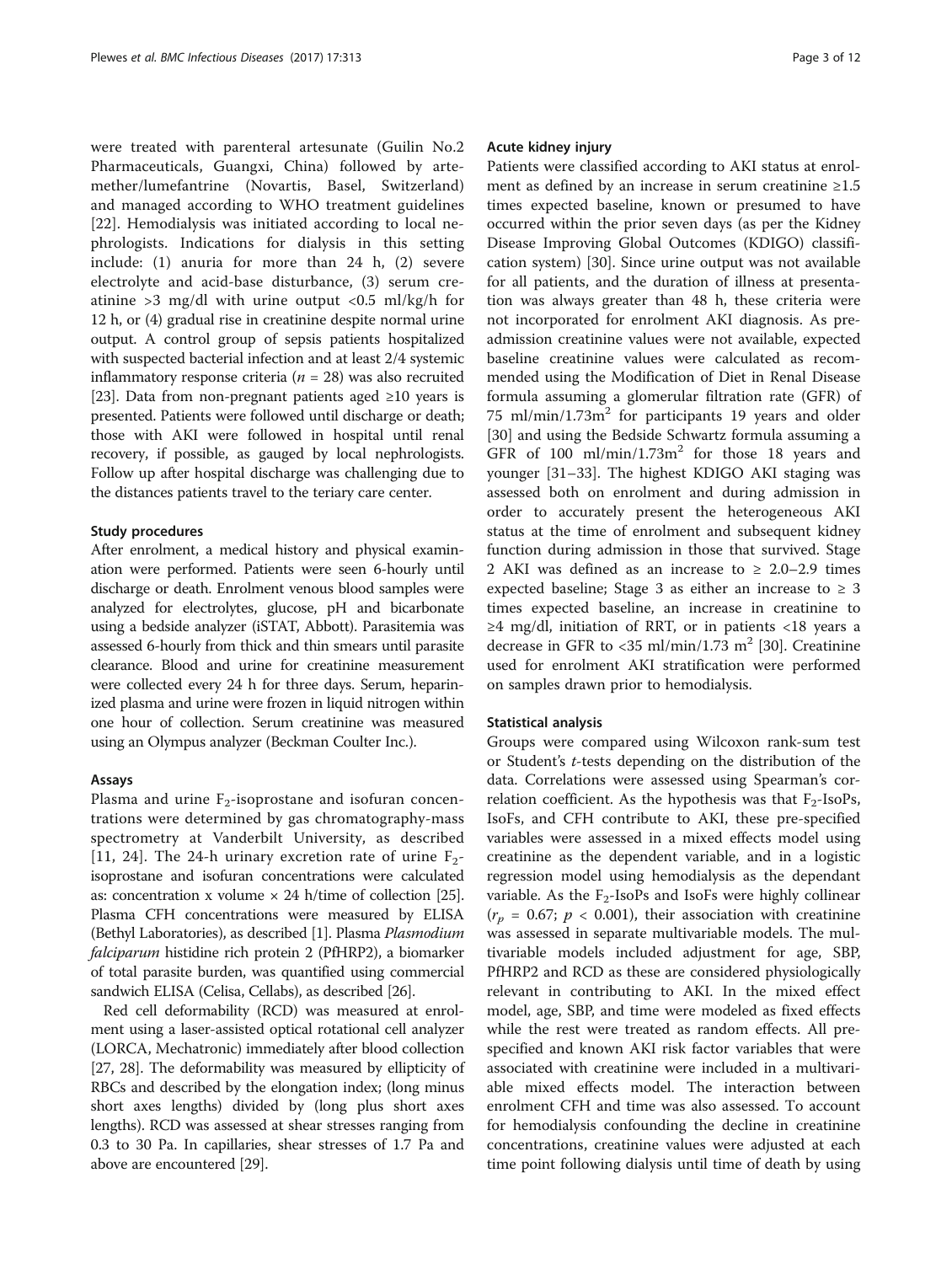<span id="page-4-0"></span>a creatinine rise of 1.5 mg/dl per day as proposed for anephric states [\[34\]](#page-12-0). Known risk factors for hemodialysis, including additional markers of disease severity (number of severity criteria, GCS, and lactate), were assessed using backward stepwise logistic regression including variables (Table [5\)](#page-9-0) with a *p*-value of <0.10 on univariable analysis. Selection of the final model was based on the Akaike information criteria (AIC). Software used were STATA14.0 (Stata), and Prism 6 (Graphpad Software).

## Results

# Baseline characteristics and clinical course in hospital

A total of 107 consecutive patients with severe malaria were enrolled (Tables 1 and [2](#page-5-0)), as well as 80 patients with uncomplicated malaria and 28 with (suspected) bacterial sepsis as comparator control groups. Among patients with severe malaria, 58% (62/107) had AKI on enrolment, while another 9% (10/107) subsequently developed AKI during admission (Table 1). The severity of AKI varied with 50% (31/62) meeting the World Health Organization malaria guideline criteria for AKI

(creatinine  $>3$  mg/dl) [[22\]](#page-12-0), of whom 84% (26/31) were KDIGO stage 3 and 16% (5/31) had a further progression from KDIGO stage 2 to 3 during admission. In the AKI on enrolment group, 47% (29/62) received hemodialysis; of whom 28% (8/29) died, and 53% (33/62) did not receive hemodialysis; of whom 52% (17/33) died (OR for death without dialysis 2.8 (95% CI, 0.9–9.4;  $P = 0.048$ ). Among the 72% (21/29) survivors in the AKI group who received dialysis, the median renal recovery time was 21 days (IQR, 13-42 days;  $n = 7$ ). Among the 48% (16/33) survivors in the AKI group who did not receive dialysis, the median renal recovery time was three days (IQR, 2-4 days;  $n = 14$ ). Of 10/107 patients who developed AKI after admission, 30% (3/10) received hemodialysis and 40% (4/10) died, compared to an overall mortality in the severe malaria cohort of 33% (35/107) (Table [3\)](#page-5-0). The mortality rate among all patients admitted with or developing AKI but not receiving dialysis was nearly double (20/40; 50%) that of patients to those who did (9/32; 28%)(OR 2.6, 95% CI, 0.9–7.8;  $P = 0.09$ ). Those with AKI on enrolment had more severe disease, as

Table 1 Baseline demographics and clinical characteristics of patients with severe falciparum malaria by AKI status at enrolment

| Variable                                                               | Total         | No AKI        | AKI          | $\overline{P}$ |
|------------------------------------------------------------------------|---------------|---------------|--------------|----------------|
|                                                                        | $(n = 107)$   | $(n = 45)$    | $(n = 62)$   |                |
| Demographics                                                           |               |               |              |                |
| Age (years)                                                            | $30(22 - 40)$ | $30(25-45)$   | $27(18-40)$  | 0.104          |
| Males $(\%)^c$                                                         | 75 (70)       | 35 (78)       | 40 (65)      | 0.200          |
| Fever prior to admission (days)                                        | $7(6-9)$      | $7(6-8)$      | $7(6-9)$     | 0.311          |
| History of black or red urine <sup>c</sup>                             | 20(20)        | 5(11)         | 15(26)       | 0.100          |
| Vomiting and diarrhea (days)                                           | $5(1-6)$      | $2.5(1-5)$    | $5(3-9)$     | 0.045          |
| Comorbidities                                                          |               |               |              |                |
| Hypertension <sup>c</sup>                                              | 5(5)          | 2(4)          | 3(5)         | 1.000          |
| Cardiovascular disease <sup>c</sup>                                    | 6(6)          | 2(4)          | 4(6)         | 1.000          |
| Type 2 diabetes <sup>c</sup>                                           | 4(4)          | 3(7)          | 1(2)         | 0.307          |
| Enrolment clinical parameters                                          |               |               |              |                |
| Glasgow Coma Score (max 15)                                            | $9(8-14)$     | $10(9-14)$    | $9(7-14)$    | 0.354          |
| Systolic blood pressure (mmHq)                                         | 110 (100-120) | 114 (102-120) | 107 (99-120) | 0.155          |
| Mean arterial pressure (mmHg)                                          | 82 (72-90)    | 81 (74-89)    | 82 (71-94)   | 0.550          |
| Pulse rate (breaths/min)                                               | $115(96-132)$ | 109 (93-131)  | 116 (97-132) | 0.666          |
| Respiratory rate (breaths/min)                                         | 34 (28-42)    | $32(28-37)$   | 36 (28-44)   | 0.370          |
| Hemoglobinuria on enrolment <sup># c</sup>                             | 18(17)        | 4(9)          | 14(24)       | 0.124          |
| Number of severity criteria                                            | $2(1-3)$      | $1(1-2)$      | $2(2-4)$     | < 0.001        |
| AKI stage at enrolment                                                 |               |               |              |                |
| Stage 1 ( $\geq$ 1.5 $\times$ baseline) <sup>c</sup>                   | 16(26)        |               | 16(26)       |                |
| Stage 2 ( $\geq$ 2.0-2.9 $\times$ baseline) <sup>c</sup>               | 16(26)        |               | 16(26)       |                |
| Stage 3 ( $\geq$ 3.0 $\times$ baseline or $\geq$ 4 mg/dl) <sup>c</sup> | 30(48)        | $\equiv$      | 30(48)       |                |

All values are median (IQR) unless otherwise specified: <sup>c</sup>number (%). P < 0.05 using student t-test or Mann-Whitney U. # hemoglobinuria defined as red, black or dark brown urine on exam with 3/4+ hemoglobin on urine dipstick. Abbreviations: AKI acute kidney injury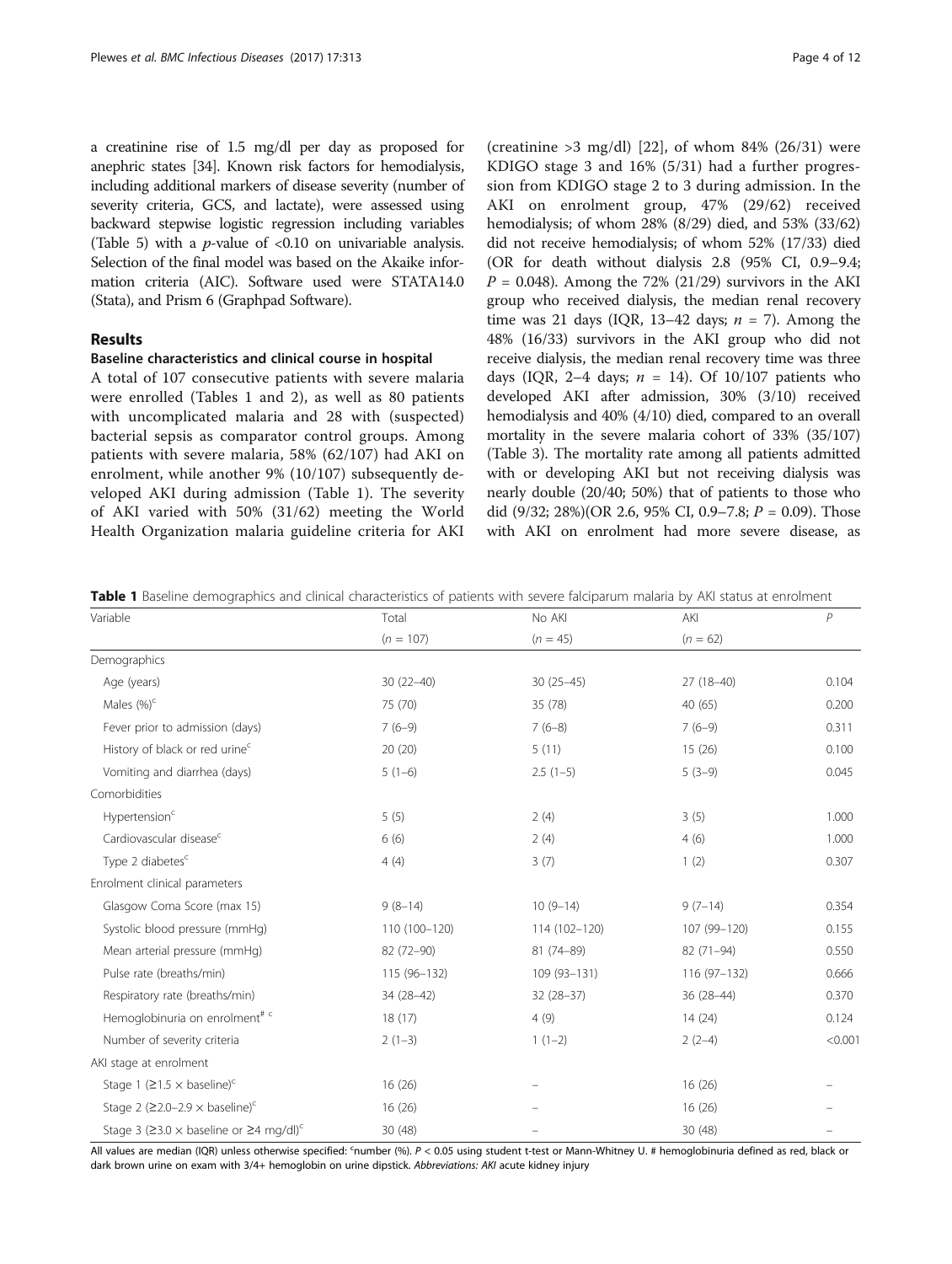| Variable                                          | Total                  | No AKI |                        | AKI |                         | $\overline{P}$ |         |
|---------------------------------------------------|------------------------|--------|------------------------|-----|-------------------------|----------------|---------|
|                                                   | $(n = 107)$            | n.     | $(n = 45)$             | n.  | $(n = 62)$              | n.             |         |
| Hemoglobin (mg/dl)                                | $9.1(7.2 - 11.0)$      | 107    | $10.6$ $(8.0 - 11.3)$  | 45  | $8.5(7.1-10.3)$         | 62             | 0.017   |
| Cell-free hemoglobin (µM) <sup>b</sup>            | $7.0(5.5 - 8.7)$       | 105    | $5.1(4.0-6.6)$         | 45  | $8.8(6.2 - 12.3)$       | 60             | 0.018   |
| White blood cells $(x10^3/\mu l)$                 | $9.4(6.7-12.8)$        | 102    | $9.2(6.4 - 11.7)$      | 44  | $9.6(7.0 - 16.6)$       | 58             | 0.339   |
| Platelets $(x10^3/\mu l)$                         | 30 (19-46)             | 100    | $35(23-53)$            | 44  | $27(18-42)$             | 56             | 0.075   |
| Total bilirubin (mg/dl)                           | $2.0(1.0-5.3)$         | 106    | $1.5(0.9-3.2)$         | 45  | $2.5(1.3-10.7)$         | 61             | 0.005   |
| Indirect bilirubin (mg/dl)                        | $0.8(0.3-1.9)$         | 106    | $0.4(0.2-1.3)$         | 45  | $1.3(0.4-2.7)$          | 61             | 0.013   |
| Lactate dehydrogenase (U/l)                       | 635 (455-886)          | 107    | 541(403-643)           | 45  | 766 (566-1027)          | 62             | < 0.001 |
| Creatinine (mg/dl)                                | $1.4(1.1-3.3)$         | 107    | $1.2(1.0-1.3)$         | 45  | $3.0(1.6-4.4)$          | 62             | < 0.001 |
| Blood urea nitrogen (mg/dl)                       | 43 (26-75)             | 107    | $26(18-37)$            | 45  | 66 (44-104)             | 62             | < 0.001 |
| Potassium (mmol/l)                                | $4.4(3.9-5.2)$         | 106    | $4.1(3.8-4.6)$         | 45  | $4.7(4.1 - 5.5)$        | 61             | < 0.001 |
| Base excess (mmol/l)                              | $-8$ ( $-11$ to $-4$ ) | 107    | $-5$ ( $-7$ to $-2$ )  | 45  | $-10$ ( $-13$ to $-7$ ) | 62             | < 0.001 |
| Bicarbonate (mmol/l)                              | $17.3(14.1-20.2)$      | 107    | 19.2 (17.0-21.9)       | 45  | $15.9(13.3 - 18.6)$     | 62             | < 0.001 |
| Lactate (mmol/l)                                  | 3.85 (2.49-6.28)       | 107    | 3.85 (2.58-5.61)       | 45  | 3.89 (2.30-6.68)        | 62             | 0.852   |
| Parasitemia (parasites/µl) <sup>b</sup>           | 53,529 (34586-82,846)  | 107    | 61,253 (34094-110,048) | 45  | 48,540 (25716-91,619)   | 62             | 0.605   |
| PfHRP2 (ng/ml)                                    | 2584 (1341-7194)       | 101    | 1743.8 (1090-3159)     | 45  | 3996 (1737-12,382)      | 56             | < 0.001 |
| <b>Urinary indices</b>                            |                        |        |                        |     |                         |                |         |
| Urine protein:creatinine                          | $0.81(0.42 - 1.11)$    | 81     | $0.81(0.52 - 1.15)$    | 34  | $0.81(0.41 - 1.11)$     | 47             | 0.867   |
| Urine albumin:creatinine                          | 9.52 (5.49-19.12)      | 65     | 9.52 (5.69-19.12)      | 25  | 9.76 (5.19-19.49)       | 40             | 0.861   |
| pH                                                | $5(5-6)$               | 98     | $6(5-6)$               | 42  | $5(5-6)$                | 56             | < 0.001 |
| FeNa $(%)^c$                                      | $0.67(0.37 - 1.35)$    | 94     | $0.57(0.22 - 0.91)$    | 40  | $0.94(0.47 - 2.44)$     | 54             | 0.012   |
| <b>Oxidative stress markers</b>                   |                        |        |                        |     |                         |                |         |
| Plasma F <sub>2</sub> -IsoPs (pg/ml) <sup>b</sup> | 41.1 (34.8-48.5)       | 64     | 27.8 (23.7-32.7)       | 29  | 56.7 (45.3-70.9)        | 35             | < 0.001 |
| Plasma IsoFs (pg/ml) <sup>b</sup>                 | 70.6 (56.2-88.7)       | 64     | 41.7 (30.2-57.6)       | 29  | 109.2 (85.1-140.1)      | 35             | < 0.001 |

<span id="page-5-0"></span>Table 2 Baseline admission laboratory parameters of patients with severe falciparum malaria by AKI status at enrolment

All values are median (IQR) unless otherwise specified: <sup>b</sup>geometric mean (95% CI), <sup>c</sup>number (%). *P* < 0.05 using student t-test, Mann U Whitney or Fischer's exact tests; significant in bold. Abbreviations: AKI acute kidney injury, PfHRP2 P falciparum histidine rich protein 2, FeNa fractional excretion of sodium, F<sub>2</sub>-IsoPs plasma F2-isoprostanes, IsoFs plasma isofurans

defined by a higher median number of WHO severity criteria ( $P < 0.001$ ). No patient reported a history of kidney disease and there was no difference in comorbidities (hypertension, diabetes and cardiovascular disease) between groups (Table [1\)](#page-4-0).

#### Cell-free hemoglobin and oxidative stress

Plasma CFH concentrations were significantly higher in patients with severe malaria (7.0 μM; 95% CI, 5.5-8.7 μM; n=105) compared to those with uncomplicated malaria (4.3 µM; 95% CI, 3.5-5.2 µM; (n=80)Additional file

Table 3 Outcomes by AKI status on enrolment

| Outcome                                                                | Total             | No AKI            | AKI                | P       |
|------------------------------------------------------------------------|-------------------|-------------------|--------------------|---------|
|                                                                        | $(n = 107)$       | $(n = 45)$        | $(n = 62)$         |         |
| AKI stage during admissiont                                            |                   |                   |                    |         |
| Stage 1 ( $\geq$ 1.5 $\times$ baseline) <sup>c</sup>                   | 11(12)            | 4(10)             | 7(15)              | 0.458   |
| Stage 2 ( $\geq$ 2.0-2.9 $\times$ baseline) <sup>c</sup>               | 11(12)            | 1(2)              | 10(21)             | 0.021   |
| Stage 3 ( $\geq$ 3.0 $\times$ baseline or $\geq$ 4 mg/dl) <sup>c</sup> | 36(40)            | 5(12)             | 31(65)             | < 0.001 |
| Received RRT (%) <sup>c</sup>                                          | 32(30)            | 3(7)              | 29 (47)            | < 0.001 |
| Length of hospital stay (days)                                         | $7.6(5.6 - 12.9)$ | $5.9(4.9 - 8.3)$  | $10.6(6.6 - 18.0)$ | < 0.001 |
| Death $(\%)^c$                                                         | 35(33)            | 10(22)            | 25(40)             | 0.061   |
| Study hours to death $(\%)^c$                                          | $22.5(12.5-51.0)$ | 40.1 (19.0-115.0) | 21.0 (10.0-38.0)   | 0.074   |

All values are median (IQR) unless otherwise specified: <sup>c</sup>number (%). P < 0.05 using Mann U Whitney or Fischer's exact test; significant in bold. †Highest KDIGO stage during admission in those that survived more than 24 h. Abbreviations: AKI = acute kidney injury; RRT = renal replacement therapy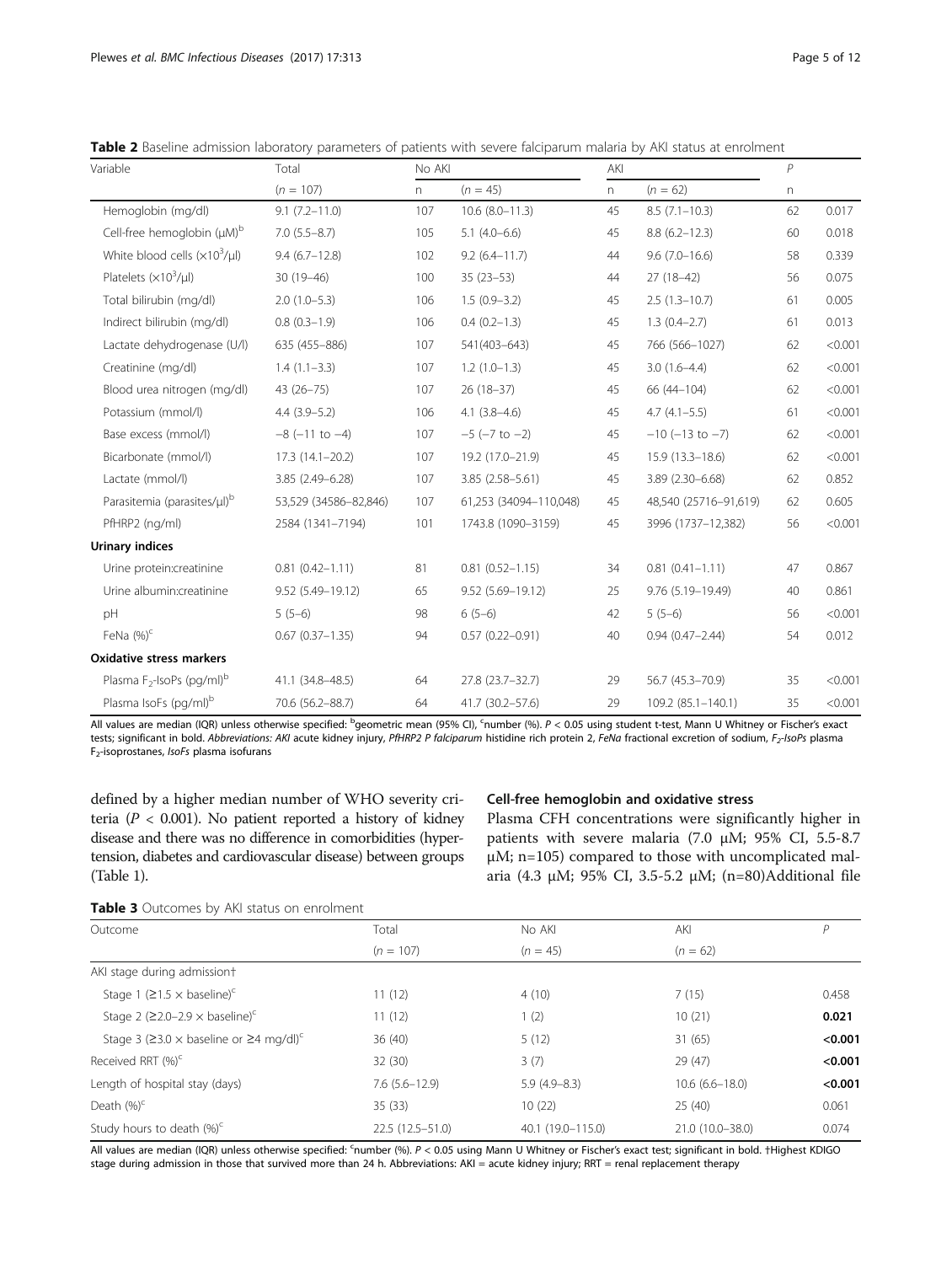[1:](#page-10-0) Figure S1;  $P = 0.002$ ) or sepsis (2.5  $\mu$ M; 95% CI, 1.4– 4.3 μM;  $n = 28$ ;  $P < 0.001$ ). Plasma F<sub>2</sub>-IsoPs and IsoFs were also higher in patients with severe malaria compared to uncomplicated malaria (Additional file [1:](#page-10-0) Figure S1;  $F_2$ -IsoPs,  $P < 0.001$ ; IsoFs,  $P = 0.005$ ). Among those with severe malaria, plasma CFH,  $F_2$ -IsoPs and IsoFs correlated with other measures of hemolysis, including LDH, total bilirubin, and indirect bilirubin. PfHRP2, [[26\]](#page-12-0) but not peripheral blood parasitemia, correlated positively with CFH ( $r_s = 0.55$ ,  $P < 0.001$ ;  $r_s = 0.18$ ,  $P = 0.08$ ) (Fig. 1A). Similarly, F<sub>2</sub>-IsoPs and IsoFs correlated with PfHRP2 ( $r_s = 0.34$ ,  $P = 0.008$ ;  $r_s$  = 0.31, P = 0.017) but neither correlated with parasitemia ( $r_s = 0.02$ ,  $P = 0.89$ ;  $r_s = -0.03$ ,  $P = 0.98$ ). CFH weakly correlated with plasma  $F_2$ -IsoPs ( $r_s = 0.30$ ,  $P = 0.018$ ), as a measure of oxidative stress (Fig. 1B); but the correlation with IsoFs was not significant  $(r<sub>s</sub> = 0.16, P = 0.22)$ . Both plasma F<sub>2</sub>-IsoPs and IsoFs were inversely associated with pH  $(r_s = -0.51,$  $P$  < 0.001;  $r_s$  = - 0.49;  $P$  < 0.001) (Fig. 1C, D) and positively correlated with base deficit ( $r_s$  = 0.59,  $P < 0.001$ ;  $r_s = 0.63$ ;  $P < 0.001$ ). In a multivariable

regression model adjusting for disease severity, CFH and decreasing pH (acidosis) were positive predictors of (log)  $F_2$ -IsoPs (β coefficient 0.13; 95% CI, 0.02 to 0.25; P = 0.026; −2.94; 95% CI, −4.24 to −1.64;  $P < 0.001$ , respectively).

Cell-free hemoglobin, oxidative stress, and renal function In severe malaria, CFH was higher in patients with AKI compared to those without AKI ( $P = 0.018$ ) (Fig. [2](#page-7-0); Table [2](#page-5-0)). CFH in patients with severe malariaassociated AKI was also higher compared to patients with sepsis-related AKI (0.8  $\mu$ M; 95% CI, 0.1-3.9  $\mu$ M;  $n = 4$ ;  $P = 0.001$ ). Patients with hemoglobinuria at enrolment had significantly higher CFH (geometric mean: 15.6 μM; 95% CI, 6.9–35.6 μM;  $n = 18$ ), PfHRP2 (median: 10,411 ng/ml; IQR, 2909–14,504 ng/ml;  $n = 18$ ), and serum creatinine (median: 2.9 mg/dl; IQR, 1.3–4.7 mg/dl;  $n = 18$ ) compared to those without hemoglobinuria (CFH: 5.4 μM; 95% CI, 4.3–6.7 μM;  $n = 74$ ;  $P < 0.001$ ; PfHRP2: 2146 ng/ml; IQR, 1266– 4216 ng/ml;  $n = 73$ ;  $P = 0.001$ ; creatinine: 1.4 mg/dl; IQR, 1.1-2.7 mg/dl;  $n = 76$ ;  $P = 0.040$ ). In severe



Fig. 1 Correlation of oxidative stress markers in severe malaria. a Parasite burden, as measured by PfHRP2 concentration, positively correlated with plasma cell-free hemoglobin concentration ( $n = 96$ ), **b** cell-free hemoglobin positively correlated with plasma F<sub>2</sub>-isoprostanes ( $n = 62$ ). Acidemia (venous pH) was inversely correlated with  $(c)$  plasma F<sub>2</sub>-isoprostanes, and  $d$  plasma isofurans. All values are from enrolment assessments. Abbreviations: PfHRP2, Plasmodium falciparum histidine rich protein 2; r., Spearman's correlation coefficient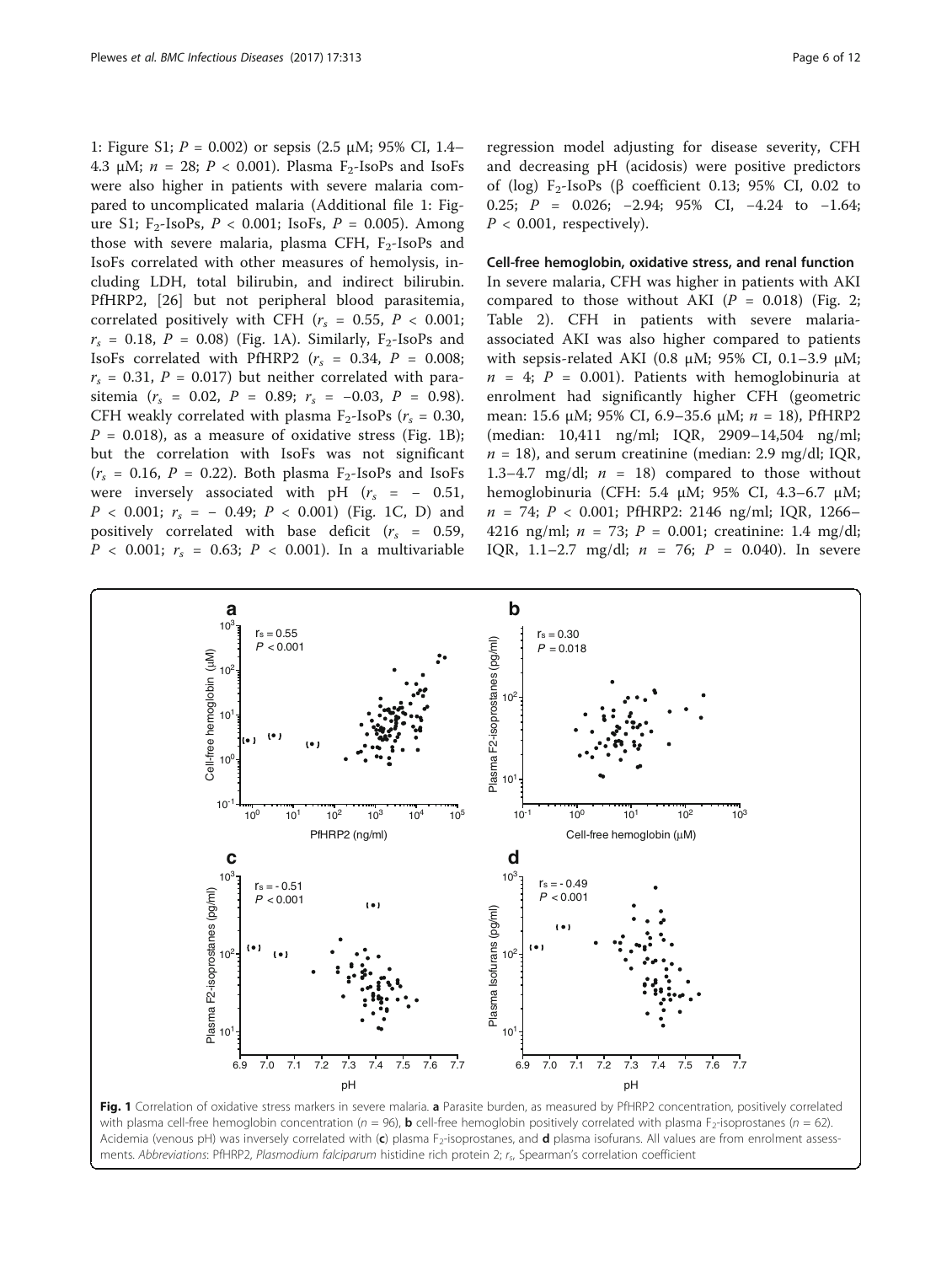<span id="page-7-0"></span>

malaria, plasma  $F_2$ -IsoPs and IsoFs were significantly higher in patients with AKI compared to those without (both  $P < 0.001$ ) (Fig. [2](#page-5-0); Table 2). Enrolment plasma F2-IsoPs and IsoFs strongly correlated with enrolment serum creatinine  $(r_s = 0.71, P < 0.001; r_s = 0.71,$  $P < 0.001$ ) (Fig. 3A, B) and with the fractional excretion of sodium  $(r_s = 0.49, P < 0.001; r_s = 0.37,$  $P = 0.006$ ). The 24-h urine F<sub>2</sub>-IsoP excretion concentration was lower in the AKI group (median: 0.9 ng; IQR, 0.6–2.4 ng;  $n = 9$  compared to those without AKI (2.9 ng; IQR, 1.1–4.0 ng; n = 11; P = 0.037). However, the 24-h urine IsoF excretion concentration was similar between groups (AKI median: 9.7 ng; IQR, 8.1–15.2 ng; n = 9; No AKI: 9.2 ng; IQR, 4.3–53.2 ng;  $n = 12; P = 0.72$ .

In patients without AKI on enrolment but subsequently developing AKI, initial plasma IsoFs were higher compared to those who did not develop AKI (geometric mean: 81.6 pg/ml; 95% CI, 28.6–232.9 pg/ml versus 35.0 pg/ml; 95% CI, 25.6–48.0 pg/ml;  $P = 0.027$ ). Furthermore, in this group (excluding 3/10 patients who received hemodialysis) peak plasma concentrations of  $F<sub>2</sub>$ -IsoPs and IsoFs at 24 h were higher than in patients not developing AKI (F<sub>2</sub>-IsoPs: 43.5 pg/ml; 95% CI 26.4– 71.8 pg/ml; versus 24.8 pg/ml; 95% CI 19.1–32.1 pg/ml;  $P = 0.020$ ; IsoF: geometric mean 220.0 pg/ml; 95% CI, 52.9–914.8 pg/ml versus 48.0 pg/ml; 95% CI, 32.8– 70.2 pg/ml;  $P = 0.003$ ). The peak creatinine in the former group was reached at 48 h (median: 4.5 mg/dl; IQR, 1.1–4.6 mg/dl).

Plasma  $F_2$ -IsoPs and IsoFs on enrolment, prior to hemodialysis, were higher among those who received hemodialysis (F<sub>2</sub>-IsoPs: 58 pg/ml; 95% CI, 46-72 pg/ml;  $n = 19$ ; versus 36 pg/ml; 95% CI, 29–44 pg/ml;  $n = 45$ ;  $P = 0.006$ ; IsoFs: 131 pg/ml; 95% CI, 99-173 pg/ml;  $n = 19$ ; versus 54 pg/ml; 95% CI, 41-71 pg/ml;  $n = 45$ ;  $P < 0.002$ ). Plasma CFH at enrolment was not higher in those who received hemodialysis (CFH: 9.0 μM; 95% CI, 5.2–15.4 μM; n = 31; versus 6.2 μM; 95% CI, 4.9– 7.9 μM;  $n = 74$ ;  $P = 0.15$ ).

Red cell deformability, renal function and oxidative stress RCD at enrolment was lower at shear stresses between 1.69 and 30.00 Pa in patients with AKI on enrolment compared to those without AKI (Figure [4](#page-8-0)). Decreased RCD correlated with higher creatinine at all these shear stresses and most strongly at 9.49 Pa  $(r<sub>s</sub> = -0.31,$  $P = 0.019$ . RCD was also lower at shear stresses between 1.69 and 9.49 Pa in patients who subsequently required hemodialysis (all  $P < 0.05$ ). RCD at low shear stress was inversely associated with plasma  $F_2$ -IsoPs (0.3 Pa:  $r_s = -0.46$ ,  $P = 0.003$ ;  $n = 39$ ) but not with IsoFs (1.69 Pa:  $r_s = -0.30$ ,  $P = 0.062$ ;  $n = 40$ ).

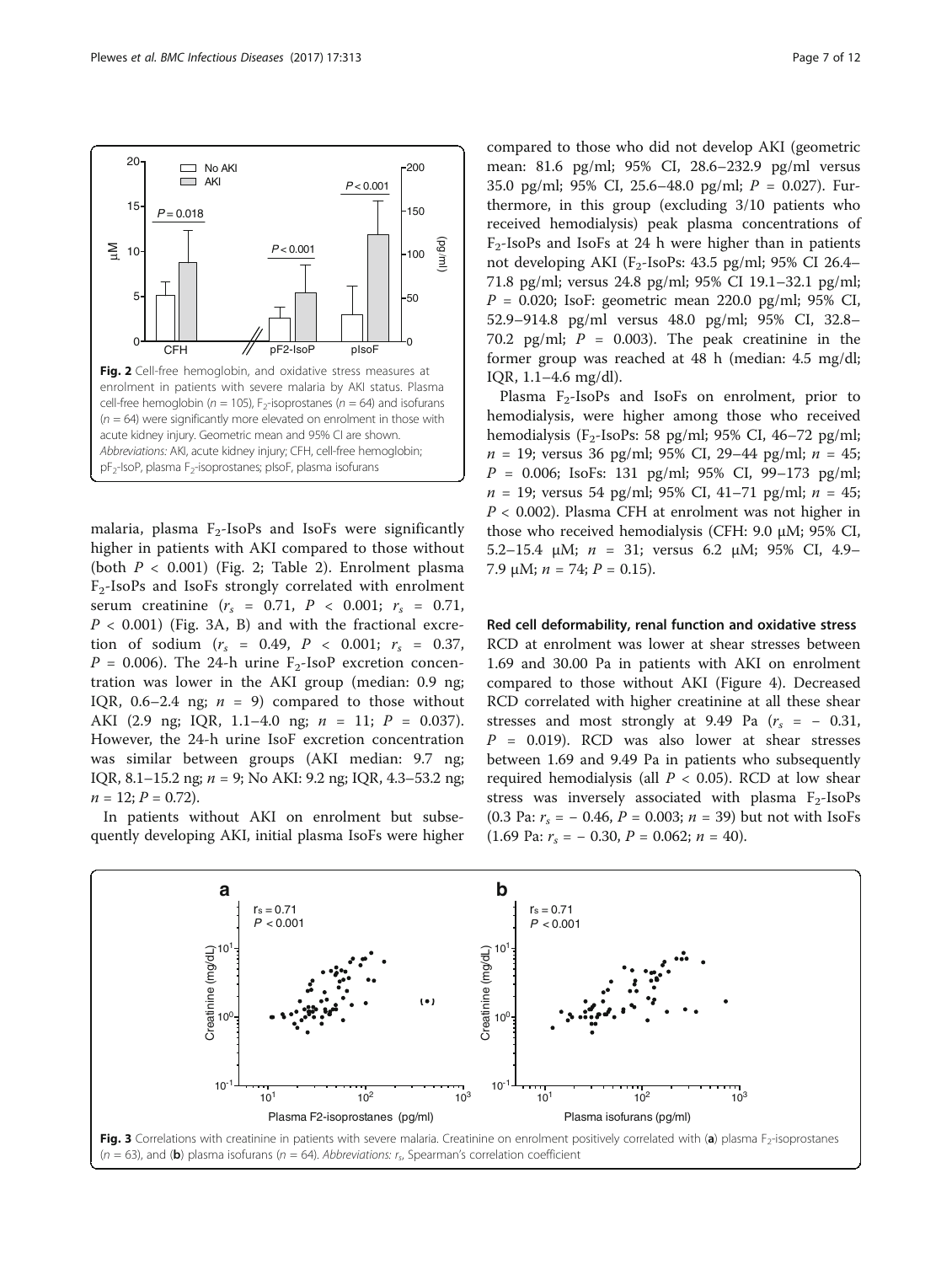<span id="page-8-0"></span>

# Predictors of renal function

Since plasma  $F_2$ -IsoPs and IsoFs were collinear, two different multivariable mixed effects models were considered to assess the associations of each of them with change in serum creatinine over time (Table 4,  $F_2$ -IsoP model and IsoF model, respectively). There was a significant interaction between (log)CFH and time in both multivariable models,  $P = 0.010$  and  $P = 0.012$  for the model that included  $(log)F_2$ -IsoPs and  $(log)$ IsoFs, respectively (Table 4). The effect of enrolment CFH on creatinine had a lag time. In the model with  $F_2$ -IsoPs, increased enrolment plasma F2-IsoPs, PfHRP2 and decreased red cell deformability were also independently associated with increasing serum creatinine over the first 72 h of admission. In the model with IsoFs, increased enrolment plasma IsoFs, and PfHRP2 were independently associated with an increase in serum creatinine over 72 h. In a logistic regression model adjusted for disease severity, plasma  $F_2$ -IsoPs (OR = 7.37, 95% CI, 1.86–29.23) was independently associated with the need for hemodialysis during admission, but RCD was not (overall model fit  $R^2 = 0.20$ ; Table [5](#page-9-0)). In the logistic regression model with IsoFs (rather than  $F_2$ -IsoPs) as independent variable, elevated IsoFs (OR = 5.5, 95% CI, 1.76–17.24) at enrolment was also independently

| Variable                                  | Univariable analysis        |         | Multivariable F <sub>2</sub> -IsoP model |         | Multivariable IsoF model      |         |
|-------------------------------------------|-----------------------------|---------|------------------------------------------|---------|-------------------------------|---------|
|                                           | $β$ (95% CI) <sup>a</sup>   | P       | $\beta$ (95% CI) <sup>a</sup>            | P       | $\beta$ (95% CI) <sup>a</sup> | P       |
| Log CFH <sup>§</sup>                      | $0.27$ (-0.19 to 0.74)      | 0.249   |                                          |         |                               |         |
| Log $F_2$ -Iso $P#$                       | 2.35 (1.27 to 3.43)         | < 0.001 | 3.01 (1.92 to 4.12)                      | < 0.001 |                               |         |
| Log IsoF                                  | 2.06 (1.46 to 2.65)         | < 0.001 |                                          |         | 1.83 (1.26 to 2.40)           | < 0.001 |
| LogPfHRP2                                 | $0.61$ (0.25 to 0.98)       | 0.001   | 0.70 (0.02 to 1.38)                      | 0.045   | 0.69 (0.05 to 1.32)           | 0.034   |
| RCD at SS 1.69 Pa                         | $-1.67$ (-14.93 to 11.59)   | 0.805   |                                          |         |                               |         |
| RCD at SS 9.49 Pa                         | $-6.42$ ( $-15.10$ to 2.26) | 0.147   | $-4.26$ ( $-7.86$ to $-0.67$ )           | 0.020   | $-2.46$ ( $-5.92$ to 1.00)    | 0.163   |
| Age                                       | $0.01$ (-0.03 to 0.05)      | 0.624   |                                          |         |                               |         |
| <b>SBP</b>                                | $0.03$ (-0.01 to 0.06)      | 0.094   |                                          |         |                               |         |
| Visit (time)                              | $0.65$ (0.52 to 0.78)       | < 0.001 |                                          |         |                               |         |
| Log CFH $\times$ Log F <sub>2</sub> -IsoP | $0.31$ (-0.19 to 0.86)      | 0.221   |                                          |         |                               |         |
| Log CFH $\times$ Log IsoF                 | 0.62 (0.27 to 0.98)         | 0.001   |                                          |         |                               |         |
| Log $F_2$ -IsoP $\times$ visit            | $0.85$ (0.55 to 1.14)       | < 0.001 |                                          |         |                               |         |
| Log IsoF $\times$ visit                   | 0.62 (0.47 to 0.76)         | < 0.001 |                                          |         |                               |         |
| Log CFH $\times$ visit                    | $0.10$ (-0.10 to 0.21)      | 0.076   | $0.21$ (0.05 to 0.36)                    | 0.010   | $0.20$ (0.04 to 0.36)         | 0.012   |

Table 4 Association of variables with change in absolute creatinine over 72 h in patients with severe malaria

a<br>Pegression coefficient (β) with 95% confidence intervals (CIs) showing the estimated decrease in creatinine predicted by a 1-U change in the independent (predictor) variables. Interaction terms improved the model fit. Abbreviations: CFH cell free hemoglobin, F<sub>2</sub>-IsoP plasma F<sub>2</sub>-isoprostanes, IsoF plasma isofurans, CFH  $\times$  F<sub>2</sub>-IsoP cell-free hemoglobin and plasma F<sub>2</sub>-isoprostane interaction term, CFH  $\times$  IsoF cell-free hemoglobin and plasma isofuran interaction term, PfHRP2 P. falciparum histidine rich protein 2, RCD red cell deformability at shear stress 1.69 and 9.49 Pa. # Plasma IsoFs collinear with plasma F<sub>2</sub>- IsoPs. P-values in italics denote statistical significance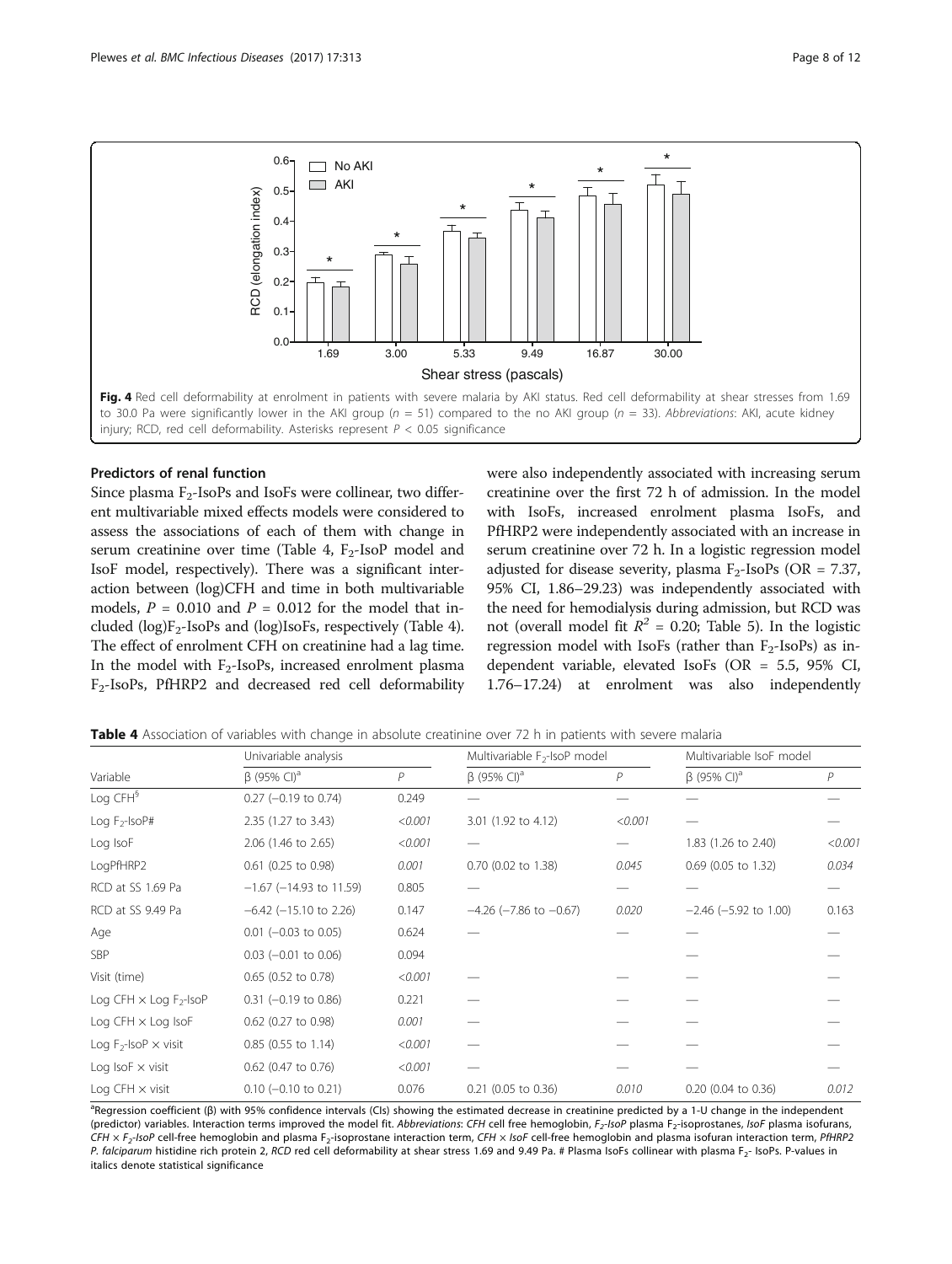<span id="page-9-0"></span>Table 5 Association of variables with subsequent hemodialysis requirement in patients with severe malaria

| Variable                    | Univariable analysis     |                | Multivariable F <sub>2</sub> -IsoP model |       | Multivariable IsoF model |       |
|-----------------------------|--------------------------|----------------|------------------------------------------|-------|--------------------------|-------|
|                             | OR (95% CI) <sup>a</sup> | $\overline{P}$ | OR (95% CI) <sup>a</sup>                 | P     | OR (95% CI) <sup>a</sup> | P     |
| <b>CFH</b>                  | 1.01 (0.99 to 1.03)      | 0.063          |                                          |       | 1.06 (0.98 to 1.14)      | 0.156 |
| Log $F_2$ -Iso $P#$         | 3.45 (1.30 to 9.16)      | 0.013          | 7.37 (1.86 to 29.23)                     | 0.005 |                          |       |
| Log IsoF                    | 3.48 (1.62 to 7.49)      | 0.001          |                                          |       | 5.50 (1.76 to 17.24)     | 0.003 |
| LogPfHRP2                   | 1.92 (1.27 to 2.91)      | 0.002          |                                          |       |                          |       |
| LogRCD at SS 1.69 Pa        | 0.29 (0.08 to 1.09)      | 0.066          |                                          |       |                          |       |
| LogRCD at SS 9.49 Pa        | $0.10$ (0.01 to 0.75)    | 0.025          | 0.057 (0.002 to 1.33)                    | 0.075 | 0.031 (0.001 to 1.44)    | 0.076 |
| Age                         | 1.00 (0.97 to 1.03)      | 0.940          |                                          |       |                          |       |
| <b>SBP</b>                  | 1.02 (0.99 to 1.04)      | 0.260          |                                          |       |                          |       |
| Number of severity criteria | 1.90 (1.38 to 2.62)      | < 0.001        |                                          |       |                          |       |
| GCS                         | 0.95 (0.85 to 1.07)      | 0.393          |                                          |       |                          |       |
| LogLactate                  | 1.22 (0.64 to 2.30)      | 0.548          |                                          |       |                          |       |

<sup>a</sup>Odds ratio (OR) with 95% confidence intervals (CIs) showing the hemodialysis requirement predicted by a 1-U change in the independent (predictor) variables. A backward stepwise multivariable model included all variables in univariable analyses which were removed on the basis of P ≥ 0.05. Abbreviations: CFH cell free hemoglobin, F<sub>2</sub>-IsoP plasma F<sub>2</sub>-isoprostanes, IsoF plasma isofurans, PfHRP2 P. falciparum histidine rich protein 2, RCD red cell deformability at shear stress 1.69 and 9.49 Pa, SBP systolic blood pressure, GCS Glasgow Coma Score. # Plasma IsoFs collinear with plasma F<sub>2</sub>- IsoPs. P-values in italics denote statistical significance

associated with the subsequent need for hemodialysis, but RCD and CFH were not (overall model fit  $R^2 = 0.41$ ; Table 5).

# Cell-free hemoglobin, oxidative stress and survival

Those who died had higher enrolment plasma  $F_2$ -IsoPs (geometric mean: 55 pg/ml; 95%CI, 38–79;  $n = 21$ ) and IsoFs (geometric mean: 97 pg/ml; 95%CI, 64–145;  $n = 21$ ) compared to survivors (F<sub>2</sub>-IsoPs: 36 pg/ml; 95%CI, 30-42;  $n = 43$ ;  $P = 0.014$ ; IsoFs: 61 pg/ml; 95%CI, 46–80;  $n = 43$ ;  $P = 0.054$ ). There was no difference in CFH between those who died and survived  $(P = 0.143)$ .

# **Discussion**

In this study, plasma cell-free hemoglobin and oxidative stress markers ( $F_2$ -IsoPs and IsoFs) were strongly associated with the presence of AKI on admission, and oxidative stress markers predicted subsequent creatinine elevation and hemodialysis requirement during admission in adult patients with severe falciparum malaria.

Earlier studies have shown that urine  $F_2$ -IsoPs and other urine and plasma oxidative stress markers are elevated in severe malaria compared to uncomplicated malaria [\[18](#page-11-0)–[21\]](#page-12-0). CFH-mediated oxidative stress has been shown to contribute to AKI in diseases and medical procedures inducing hemolysis [[15](#page-11-0)–[17](#page-11-0), [35](#page-12-0), [36](#page-12-0)]. In malaria, intravascular hemolysis involves both parasitized and non-parasitized red blood cells [[2\]](#page-11-0). In the current study, plasma CFH was associated with higher parasite burden, as measured by PfHRP2, consistent with a previous study [[1\]](#page-11-0). This suggests that the hemoglobin released at schizont rupture, the end of the 48-h intraerythrocytic lifecycle, contributes to plasma CFH concentration.

Redox cycling of hemoglobin forms a radical species that can initiate lipid peroxidation of arachidonic acid to generate  $F_2$ -IsoPs and IsoFs [[11, 12](#page-11-0), [37](#page-12-0)]. In this study, CFH concentrations correlated with increased levels of plasma  $F_2$ -IsoPs, a marker of oxidative stress. Several factors influence the generation of lipid peroxidation markers. The oxidative capacity of plasma CFH is largely dependent on its redox state and the fate of the heme moiety. Heme is water-insoluble; it binds to hemopexin, albumin, lipoproteins, and cell membranes [\[38](#page-12-0)], and its oxidative capacity differs considerably between these fractions. In addition, other sources of free radicals, such as those created during phagocytic oxidative burst, may initiate lipid peroxidation to generate plasma  $F_2$ -IsoPs and IsoFs. Indeed, renal histopathology of AKI in severe malaria shows accumulation of host monocytes (in addition to parasitized red blood cells) in the renal microvasculature [[39\]](#page-12-0). Heme-containing myoglobin concentrations are also increased in severe malaria, although to a much lesser extent than CFH [[1\]](#page-11-0). The oxidative capacity of myoglobin increases at low pH because of increased pseudoperoxidase activity [\[10](#page-11-0)]. This could also apply to CFH, given that both plasma  $F_2$ -IsoPs and IsoFs were associated with reduced venous blood pH in the current study.

 $F_2$ -IsoPs are potent renal vasoconstrictors, which reduce renal blood flow and GFR [[12\]](#page-11-0). In this study, concentrations of plasma CFH,  $F_2$ -IsoPs, and IsoFs at enrolment were all higher in patients with AKI, whereas  $F_2$ -IsoPs and IsoFs correlated with the fractional excretion of sodium (an indirect measure of renal tubular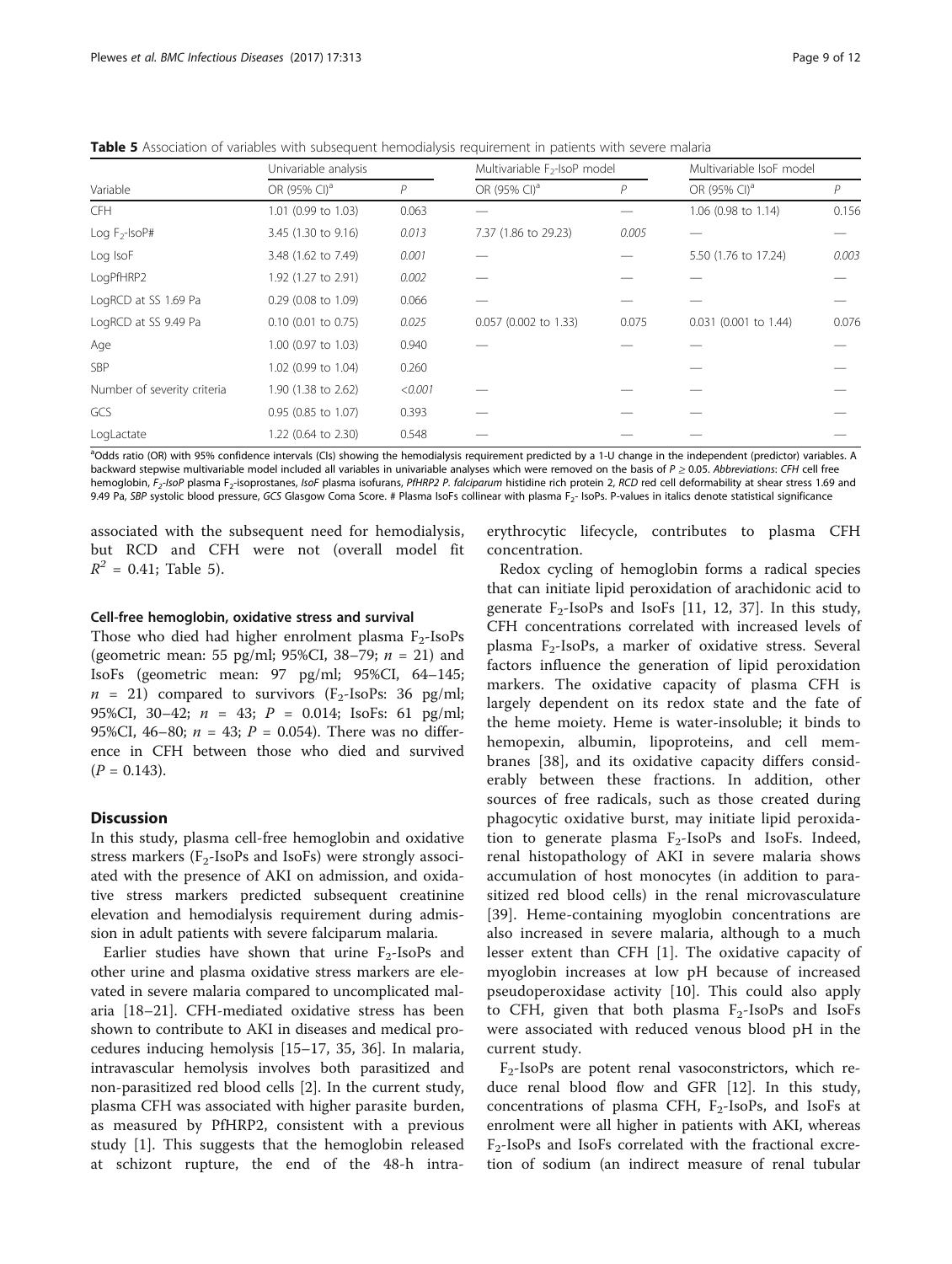<span id="page-10-0"></span>injury) and were independently associated with increased creatinine over 72 h and the subsequent requirement for hemodialysis. A common problem of AKI biomarkers is that their concentrations can be increased as a result of renal dysfunction, rather than be a cause of it. Indeed, the lower 24-h urine  $F_2$ -IsoP excretion concentrations in patients with established AKI suggest that hemoglobin dimers and/or  $F_2$ -IsoPs are not filtered well at low creatinine clearances. However, the group of patients without AKI on enrolment that subsequently developed AKI also showed elevated enrolment plasma IsoF concentrations. This was then followed by concomitant increases in 24 h plasma  $F_2$ -IsoPs and IsoF with a subsequent peak in serum creatinine at 48 h. This time course suggests a role of plasma  $F_2$ -IsoPs and IsoFs in the pathogenesis of AKI. The delayed effect of CFHmediated oxidative stress on renal function is also suggested by the multivariable mixed effects model, in which time modified the effect of enrolment CFH on creatinine, where the slope of change in creatinine increased with time.

Plasma  $F_2$ -IsoPs were also associated with reduced RBC deformability. Red cell rigidity has been well-described in severe malaria [[27](#page-12-0)]. It is thought to be caused by oxidative damage to RBC membranes, and contribute to microvascular flow obstruction [[27](#page-12-0), [28](#page-12-0)]. RBC membranes are rich in arachidonic acid. Heme-mediated lipid peroxidation of RBC membranes could be an important cause of reduced RCD, and a significant source of plasma  $F_2$ -IsoPs and IsoFs in severe malaria. RCD at low shear stresses is mainly determined by membrane properties, whereas at high shear stresses surface-to-volume relationships become more important [\[40](#page-12-0), [41\]](#page-12-0). In this study, the correlation between plasma  $F_2$ -IsoPs and decreased RCD was strongest at low shear stress, suggesting RBC membrane damage. In the current study, RCD was lower in patients with AKI, inversely correlated with serum creatinine, and independently associated with an increase in serum creatinine over 72 h. Reduced RCD could further compromise renal medullary perfusion concomitant with  $F_2$ -IsoP- and IsoF-induced vasoconstriction and obstructing microvascular sequestered parasitized red blood cells, all contributing to renal tubular damage [\[39\]](#page-12-0).

This study has some limitations. The sample size of this detailed study was relatively small. Additional biomarkers of AKI were not assessed. However, both changes in serum creatinine and hemodialysis are well established indicators of kidney dysfunction and injury. Living or post-mortem renal biopsy as a standard to evaluate the underlying kidney pathology was not ethical or feasible in this study. Quantification of plasma and urine hemoglobin oxidation states was not performed. However, studies have shown that methemoglobin is the predominant form in patients with malaria and blackwater fever [\[42\]](#page-12-0). Myoglobin as an alternative source of heme-mediated oxidative damage was not assessed, but other studies have shown a 100-fold less increase in plasma myoglobin compared to CFH in patients with severe malaria [\[1](#page-11-0)].

# Conclusions

In summary, the findings of this study suggest that CFH and systemic  $F_2$ -IsoPs and IsoFs contribute to the pathogenesis of AKI in severe malaria and these markers of oxidative stress are associated with need for hemodialysis and in-hospital mortality. CFH can have a direct oxidative damaging effect on renal tubules. In addition, CFH induced lipid peroxidation may have a dual effect in the mechanism of AKI in malaria. Firstly, the lipid peroxidation metabolites, plasma  $F_2$ -IsoPs, may cause direct renal vasoconstriction. Secondly, lipid peroxidation of RBC membranes may result in reduced RCD, which in turn could exacerbate ischemia in the renal medulla.

Therapies targeted at reducing hemoprotein-mediated oxidative stress have been shown to improve renal function and mortality [\[9](#page-11-0), [17,](#page-11-0) [35\]](#page-12-0). Treatments that reduce CFH levels or CFH-mediated oxidative stress, such as haptoglobin or paracetamol respectively, may have potential as an adjunctive therapy to improve kidney function and survival in severe malaria.

# Additional file

[Additional file 1: Figure S1.](dx.doi.org/10.1186/s12879-017-2373-1) Supplement to Plewes K, Kingston HWF, Ghose A, et al. Cell-free hemoglobin mediated oxidative stress is associated with acute kidney injury and renal replacement therapy in severe falciparum malaria: an observational study. Cell-free hemoglobin, and oxidative stress measures at enrolment stratified by malaria severity. Plasma cell-free hemoglobin ( $n = 185$ ), F<sub>2</sub>-isoprostanes ( $n = 82$ ) and isofurans  $(n = 82)$  were significantly more elevated on enrolment in those with severe malaria compared to uncomplicated malaria. Geometric mean and 95% CIs shown. Abbreviations: AKI, acute kidney injury; CFH, cell-free hemoglobin; pF<sub>2</sub>-IsoP, plasma F<sub>2</sub>-isoprostanes; pIsoF, plasma isofurans. (DOCX 1707 kb)

#### Abbreviations

AKI: acute kidney injury; CFH: cell-free hemoglobin; F<sub>2</sub>-IsoPs: F<sub>2</sub>-isoprostanes; GFR: glomerular filtration rate; IsoF: Isofurans; KDIGO: Kidney Diseases Improving Global Outcomes; PfHRP2: Plasmodium falciparum histidine rich protein 2; RBC: red blood cell; RCD: red cell deformability; RRT: renal replacement therapy

#### Acknowledgments

We thank the patients, relatives, research assistants, attending physicians, and support staff at Chittagong Medical College Hospital for their assistance and collaboration with the Mahidol-Oxford Tropical Medicine Research Unit. Benjamas Intharabut, Ketsanee Srinamon, Md Safiqul Mostafa Choudury, Sanjib Kanti Paul, and Sumon Sharma for their instrumental assistance. We would also like to acknowledge Bill Zachert for performing quantification of  $F_2$ -isoprostanes and isofurans.

#### Funding

This work was supported by the Wellcome Trust of Great Britain (grant number 089275/Z/09/Z); the Australian National Health and Medical Research Council (grant number 605807, and Fellowships to NMA and TWY), and the National Institutes of Health (grant GM15431 to LJR). KP was supported by the Infectious Diseases Society of America, Education and Research Foundation and the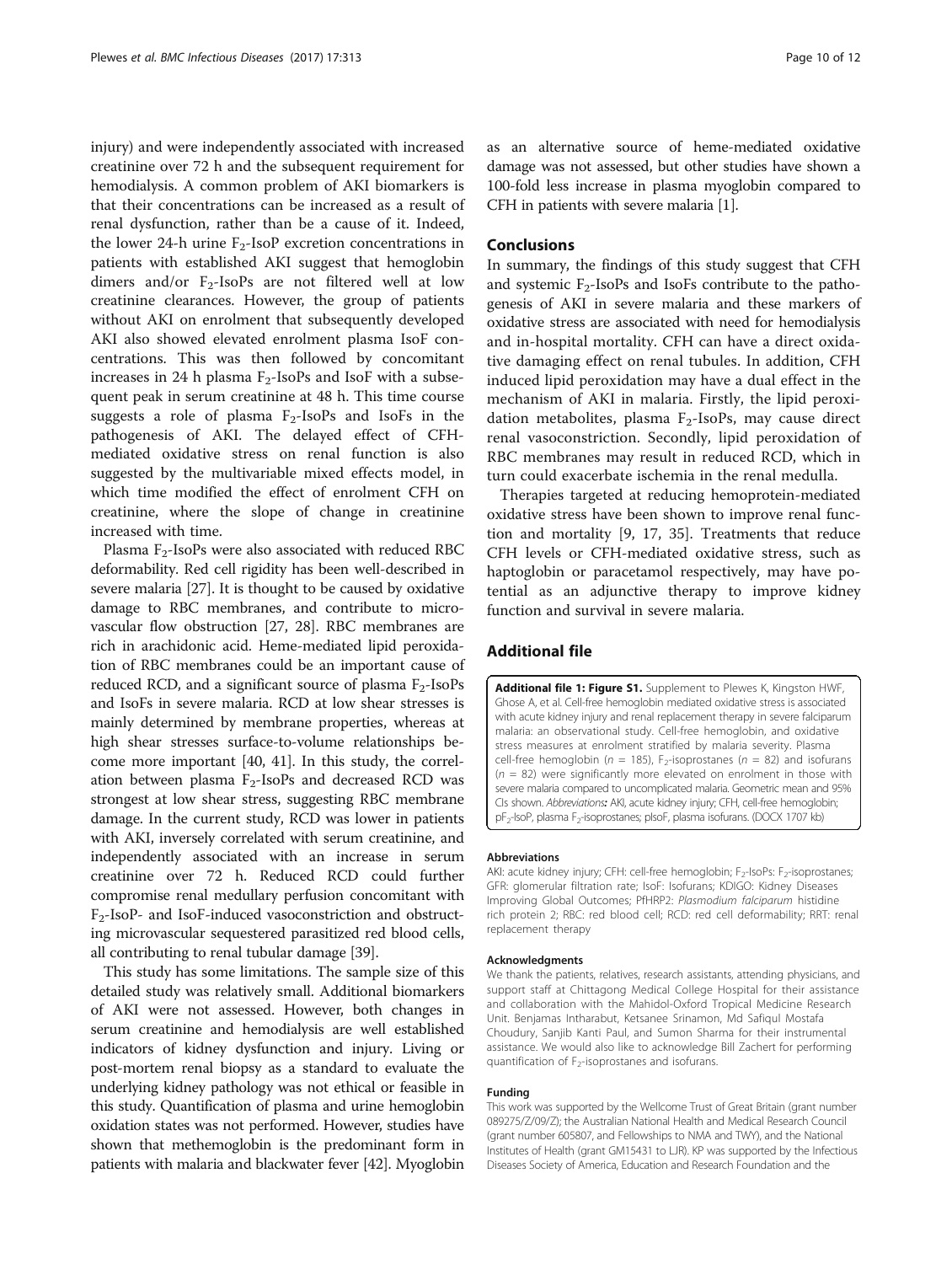<span id="page-11-0"></span>National Foundation for Infectious Diseases, Young Investigator recipient of the Merle A. Sande/Pfizer Fellowship in International Infectious Diseases; and the Clinician Investigator Program at the University of British Columbia, Canada.

#### Availability of data and materials

The datasets generated and analyzed during the current study are not publicly available. The Mahidol Oxford Tropical Medicine Research Unit has a Data Access Committee that reviews all data requests on a case by case basis. MORU is committed to ensuring that data sharing is planned for at the inception of a study: including during negotiations with funders and collaborating sites, during evaluation of compliance with local and international ethics and regulatory requirements, and during the design and conduct of consent processes. Queries and applications for datasets should be directed to the corresponding author who will discuss with the MORU Data Access committee. For further information please refer to the MORU Data Sharing Policy (<http://www.tropmedres.ac/data-sharing-policy>).

#### Authors' contributions

LJR and AMD conceived of the study. KP contributed to study design, patient enrollment, acquisition of patient samples, performed the statistical analysis and wrote the manuscript. HWK, RJM, MTH, SJL, HI, TWY, PC, and KS contributed to the study design, patient enrolment, sample collection and manuscript revision. AG, MMUH, MSH, SA and MAH contributed to study design, clinical care of the patients and manuscript revision. KAP performed the cell-free hemoglobin measurements, and provided interpretation of the data and revision of the manuscript. SJL, MM and AMD advised and assisted with statistical analysis, and critically revised the manuscript for intellectual content. LJR provided the F<sub>2</sub>-IsoP and IsoF quantification. MAF, GDHT, TWY, NMA, NPJD, NJW, LJR, and AMD provided interpretation of the data and critical manuscript revisions. All authors read and approved of the final manuscript, and agreed to be accountable for all aspects of the work.

#### Competing interests

All authors declare that they have no competing interests.

#### Consent for publication

Informed written consent for publication was obtained from each patient or legally acceptable representative.

#### Ethics approval and consent to participate

Informed written consent to participate was obtained from each patient or legally acceptable representative. All procedures were in accordance with the ethical standards of Declaration of Helsinki 2008. Ethical approval was obtained from Chittagong Medical College Ethical Review Committee, and Oxford Tropical Research Ethics Committee (reference 21-11).

# Publisher's Note

Springer nature remains neutral with regard jurisdictional claims in published maps and institutional affiliations.

#### Author details

<sup>1</sup>Mahidol Oxford Tropical Medicine Research Unit, Faculty of Tropical Medicine, Mahidol University, Bangkok, Thailand. <sup>2</sup>Centre for Tropical Medicine and Global Health, Nuffield Department of Medicine, University of Oxford, Oxford, UK. <sup>3</sup>Department of Medicine and Vancouver Coastal Health, University of British Columbia Clinical Investigator program, Vancouver, Canada. <sup>4</sup>Global Health Division, Menzies School of Health Research and Charles Darwin University, Darwin, Northern Territory, Australia. <sup>5</sup>Department of Medicine, Chittagong Medical College and Hospital, Chittagong, Bangladesh. <sup>6</sup>Department of Nephrology, Chittagong Medical College and Hospital, Chittagong, Bangladesh. <sup>7</sup> Department of Anesthesiology, Chittagong Medical College and Hospital, Chittagong, Bangladesh. <sup>8</sup>Lee Kong Chian School of Medicine, Nanyang Technological University, Singapore, Singapore. <sup>9</sup>Dev Care Foundation, Dhaka, Bangladesh.

<sup>10</sup>Department of Pharmacology, Vanderbilt University, Nashville, TN, USA.

Received: 19 October 2016 Accepted: 30 March 2017 Published online: 27 April 2017

#### References

- 1. Yeo TW, Lampah DA, Tjitra E, Gitawati R, Kenangalem E, Piera K, Granger DL, Lopansri BK, Weinberg JB, Price RN, Duffull SB, Celermajer DS, Anstey NM. Relationship of cell-free hemoglobin to impaired endothelial nitric oxide bioavailability and perfusion in severe falciparum malaria. J Infect Dis. 2009; 200:1522–9.
- 2. Foy H, Kondi A, Rebelo A, Soeiro A. Survival of transfused red cells in blackwater fever circulation and of blackwater red cells in normal circulation (preliminary report). Trans R Soc Trop Med Hyg. 1945;38:271–86.
- 3. Hippocrates. Of the epidemics. 430BC. [http://classics.mit.edu/Hippocrates/](http://classics.mit.edu/Hippocrates/epidemics.html) [epidemics.html](http://classics.mit.edu/Hippocrates/epidemics.html). Accessed 12 February 2015.
- 4. Stephens JWW. Blackwater fever: a historical survey and summary of observations made over a century. London: Liverpool University Press; Hodder & Stoughton; 1937.
- 5. Tran TH, Day NP, Ly VC, Nguyen TH, Pham PL, Nguyen HP, Bethell DB, Dihn XS, White NJ. Blackwater fever in southern Vietnam: a prospective descriptive study of 50 cases. Clin Infect Dis. 1996;23:1274–81.
- 6. Bunn HF, Jandl JH. The renal handling of hemoglobin. II catabolism. J Exp Med. 1969;129:925–34.
- 7. Mamikonian LS, Mamo LB, Smith PB, Koo J, Lodge AJ, Turi JL. Cardiopulmonary bypass is associated with hemolysis and acute kidney injury in neonates, infants, and children. Pediatr Crit Care Med. 2014;15: e111–9.
- 8. Vermeulen Windsant IC, Snoeijs MG, Hanssen SJ, Altintas S, Heijmans JH, Koeppel TA, Schurink GW, Buurman WA, Jacobs MJ. Hemolysis is associated with acute kidney injury during major aortic surgery. Kidney Int. 2010;77: 913–20.
- 9. Janz DR, Bastarache JA, Peterson JF, Sills G, Wickersham N, May AK, Roberts 2nd LJ, Ware LB. Association between cell-free hemoglobin, acetaminophen, and mortality in patients with sepsis: an observational study. Crit Care Med. 2013;41:784–90.
- 10. Reeder BJ, Wilson MT. Hemoglobin and myoglobin associated oxidative stress: from molecular mechanisms to disease states. Curr Med Chem. 2005; 12:2741–51.
- 11. Fessel JP, Porter NA, Moore KP, Sheller JR, Roberts 2nd LJ. Discovery of lipid peroxidation products formed in vivo with a substituted tetrahydrofuran ring (isofurans) that are favored by increased oxygen tension. Proc Natl Acad Sci U S A. 2002;99:16713–8.
- 12. Morrow JD, Hill KE, Burk RF, Nammour TM, Badr KF, Roberts 2nd LJ. A series of prostaglandin F2-like compounds are produced in vivo in humans by a non-cyclooxygenase, free radical-catalyzed mechanism. Proc Natl Acad Sci U S A. 1990;87:9383–7.
- 13. Brown CD, Ghali HS, Zhao Z, Thomas LL, Friedman EA. Association of reduced red blood cell deformability and diabetic nephropathy. Kidney Int. 2005;67:295–300.
- 14. Hsiao LL, Howard RJ, Aikawa M, Taraschi TF. Modification of host cell membrane lipid composition by the intra-erythrocytic human malaria parasite plasmodium falciparum. Biochem J. 1991;274:121–32.
- 15. Billings FT, Ball SK, Roberts LJ, Pretorius M. Postoperative acute kidney injury is associated with hemoglobinemia and an enhanced oxidative stress response. Free Radic Biol Med. 2011;50:1480–7.
- 16. Holt S, Reeder B, Wilson M, Harvey S, Morrow JD, Roberts LJ, Moore K. Increased lipid peroxidation in patients with rhabdomyolysis. Lancet. 1999; 353:1241.
- 17. Moore KP, Holt SG, Patel RP, Svistunenko DA, Zackert W, Goodier D, Reeder BJ, Clozel M, Anand R, Cooper CE, Morrow JD, Wilson MT, Darley-Usmar V, Roberts LJ. A causative role for Redox cycling of Myoglobin and its inhibition by Alkalinization in the pathogenesis and treatment of Rhabdomyolysis-induced renal failure. J Biol Chem. 1998;273:31731–7.
- 18. Charunwatthana P, Abul Faiz M, Ruangveerayut R, Maude RJ, Rahman MR, Roberts 2nd LJ, Moore K, Bin Yunus E, Hoque MG, Hasan MU, Lee SJ, Pukrittayakamee S, Newton PN, White NJ, Day NP, Dondorp AM. Nacetylcysteine as adjunctive treatment in severe malaria: a randomized, double-blinded placebo-controlled clinical trial. Crit Care Med. 2009;37:516–22.
- 19. Das BS, Patnaik JK, Mohanty S, Mishra SK, Mohanty D, Satpathy SK, Bose TK. Plasma antioxidants and lipid peroxidation products in falciparum malaria. AmJTrop Med Hyg. 1993;49:720–5.